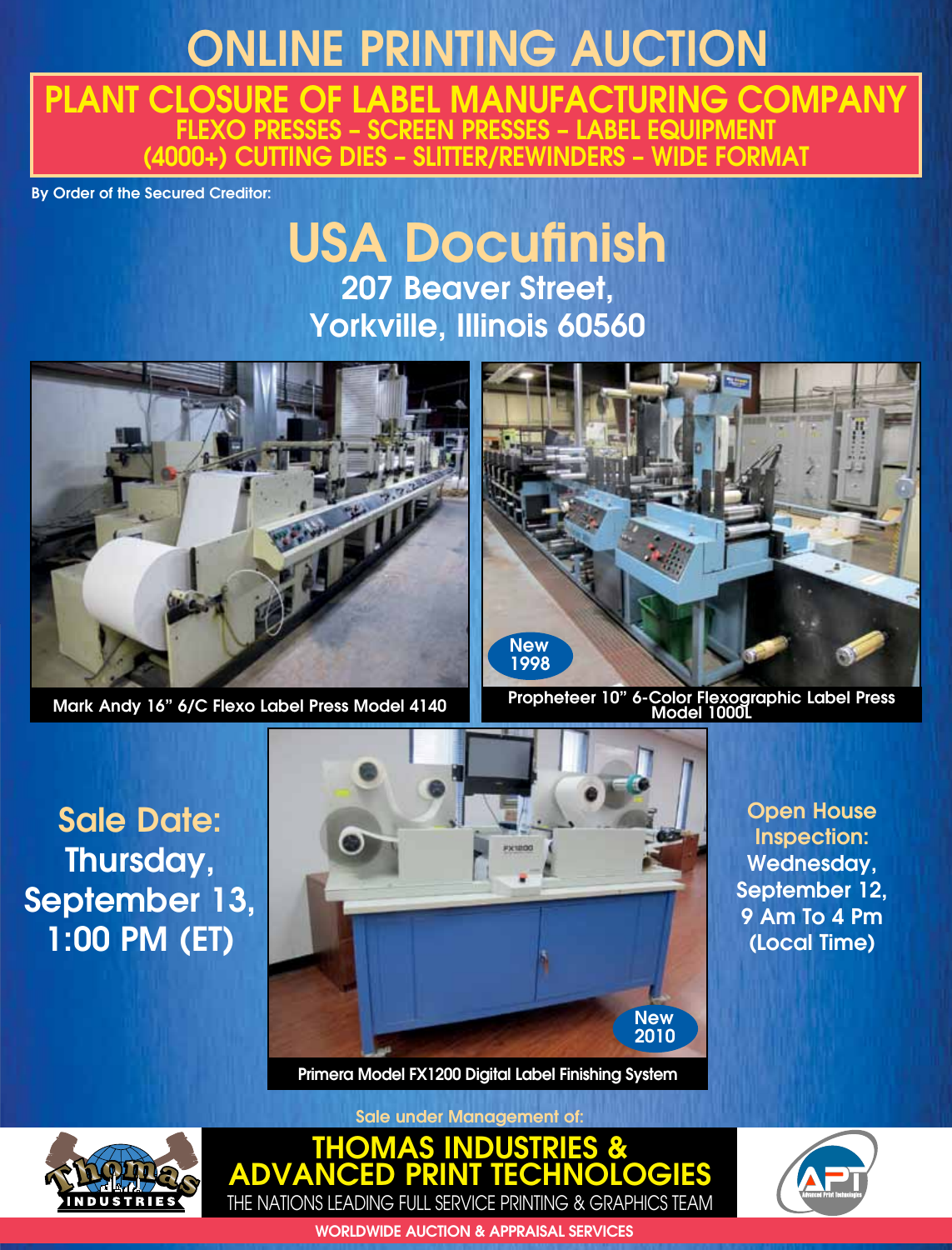# MAJOR PLANT CLOSURE OF LABEL MANUFACTURER



TAMARACK INTEGRAL DIE CUTTING & LABELING MACHINE MARK ANDY 7" LABEL SYSTEM MODEL 830





Allied Gear 10" 4-Color Flexographic Label Press # 310-3



Tamarack Integral Die Cutting & Labeling Machine

#### FLEXO LABEL PRESSES

Propheteer 10" 6-Color Flexographic Label Press Model 1000L, S/N 98616 (New 1998), Fife Symat-50 Linear Race Offset Pivot Guide S/N 21990-00, Additional Unwind & Splicing Station, (1) UV-Drying Station

- Propheteer 7" 4-Color Flexographic Label Press Model 700, S/N 88497
- Mark Andy 16" 6-Color Flexographic Label Press Model 4140, S/N 7539
- Mark Andy 7" Label System Model 830, 3-Color, Die Stations, Sheeter S/N B030589C
- Allied Gear 10" 4-Color Flexographic Label Press Model 310-3, S/N 974340

#### DIE CUTTING & LABELING SYSTEMS

(4) Tamarack Integral Die Cutting & Labeling Machine, S/N 910305- 930514 (1993), S/N 910305-951218 (1995), S/N 950830-961217 (1996) and S/N 950830-970426 (1997) w/ Single Fenner Programmable **Control** 

#### CUTTING DIES

(4000+) Rotary Dies and (1000+) Flexible Dies For Flexo Presses

#### LABEL FINSHING SYSTEM

Primera Model FX1200 Digital Label Finishing System S/N 2100900864 (New 2010)

#### WRAP AROUND DIGITAL LABEL PRINTERS

Quadrel Pressure Sensitive Spot Wrap-Around Label System Model Formstable, S/N 57665- 01/02 (New 2006) w/ (2) Heads

**Quadrel Pressure Sensitive Spot** Wrap-Around Label System Model Formstable Pressure Sensitive Spot Wrap-Around Labeler S/N 0897-091/092 w/ (2) **Heads** 

#### IR DRYERS

M&R Printing 36" IR Curing Oven Model Radicure D, Mesh Conveyor, S/N 090773844R w/ 58" Load & Take-Off Sections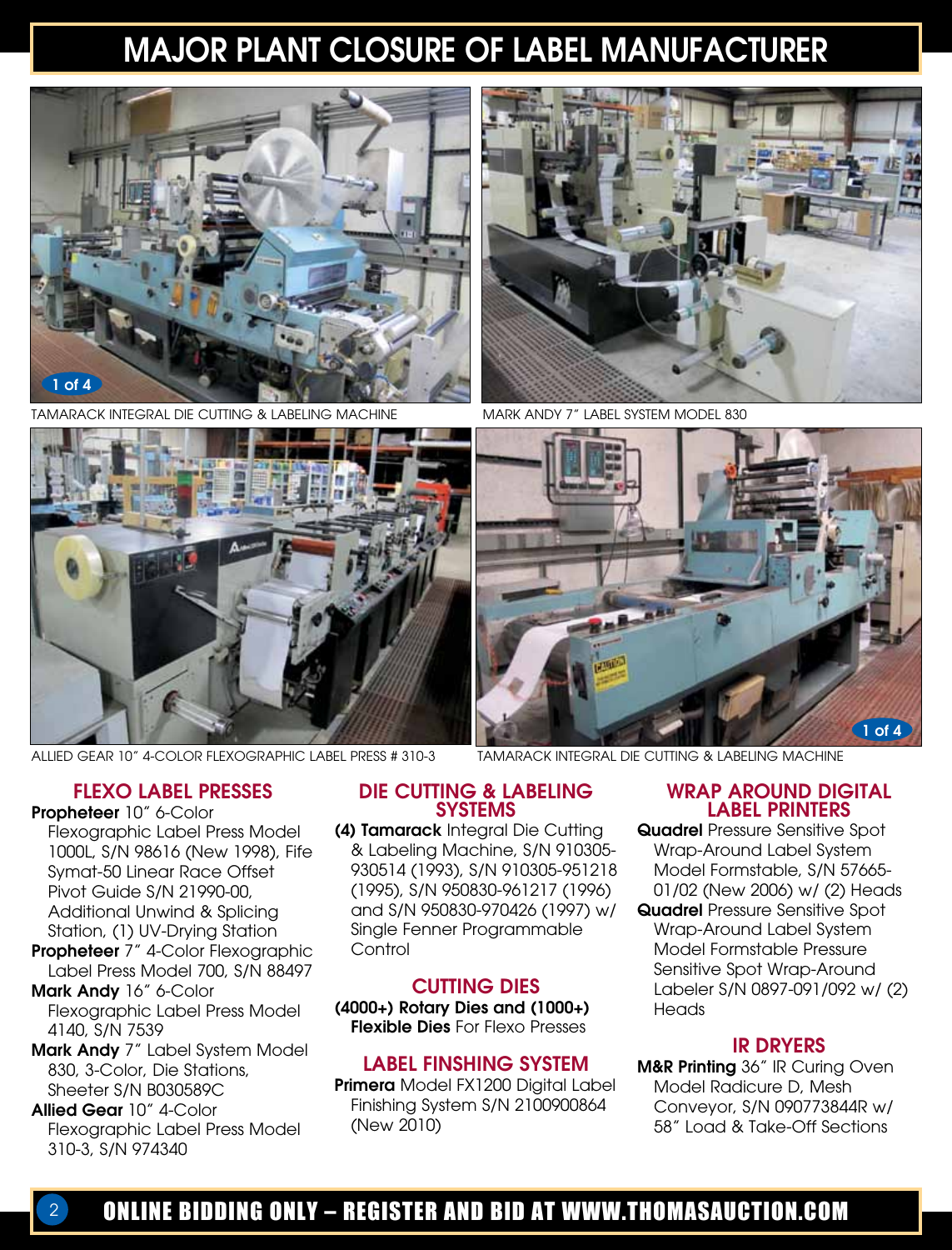# SALE DATE: FIRST LOT CLOSES: THURS, SEPT 13, 1 PM (ET)



M&R Printing 8/C Auto Silk Screen System Model Sportsman



Mimaki 72" Inkjet Printer/Cutter Model CG-

#### SILK SCREEN PRINTING PRESSES

M&R Printing 8-Color Automatic Silk Screen System Model Sportsman, S/N 090773690S w/ (2) Red Chili Flash Cure Units S/N's 051287929R, 050876826R **M&R Printing 6-Color Manual Silk** 

Screen Press Model CHAM-10606SC27, S/N 050876875C

#### WIDE FORMAT PRINTER/ **CUTTERS**

Mimaki 64" Wide Format Inkjet Printer, Model JV33-160, S/N K838D709 (New 2013), 8-Color Mimaki 72" Inkjet Printer/Cutter Model CG-160FX S/N G839B840



US Tech 65" Laminator Model AK-600 **MASTER** 

#### LAMINATORS

US Tech 65" Laminator Model AK-600 Master, Cold Laminator S/N AK69046

Cool Lam 60" Laminator Model 640C S/N TD05562G

#### SLITTER/REWINDERS

Contech Magna 60" Slitter/ Rewinder Model SR-60, S/N SR142601196

#### **SLITTERS**

Form Flo Model P4000 Slitter S/N P425 (New 1996) Form Flo Model P400 Slitter S/N P441 (New 1997)



Mimaki 64" Wide Format Inkjet Printer, Model JV33-160



M&R Printing 36" IR Curing Oven Model Radicure D



Contech Magna 60" Slitter/Rewinder MODEL SR-60

#### REWINDERS/UNWINDERS

- Aztech Model DT-3010A Unwinder S/N 010196
- (3) B. Bunch Rewinder Model 629-U (New 2007/2008)
- B. Bunch Rewinder Model 100 S/N 2333-421/821840 (New 1992)
- **Stralfors** 18" Unwinder/Rewinder Model Lasermax UW52CD, S/N 02-UW52CD-14
- Stralfors Rewinder Model 100 S/N 93100006
- Hunkeler Unwinder Model UW6- 7183 S/N 2012113 (New 2008)
- Racer 13" Unwinder Model R1300, S/N R423-890228

Cleveland-Kidder Rewinder Orion Model TLR2040 Rewinder S/N 1174

## COMPLETE LOT CATALOG, REGISTRATION AND BIDDING – WWW.THOMASAUCTION.COM 3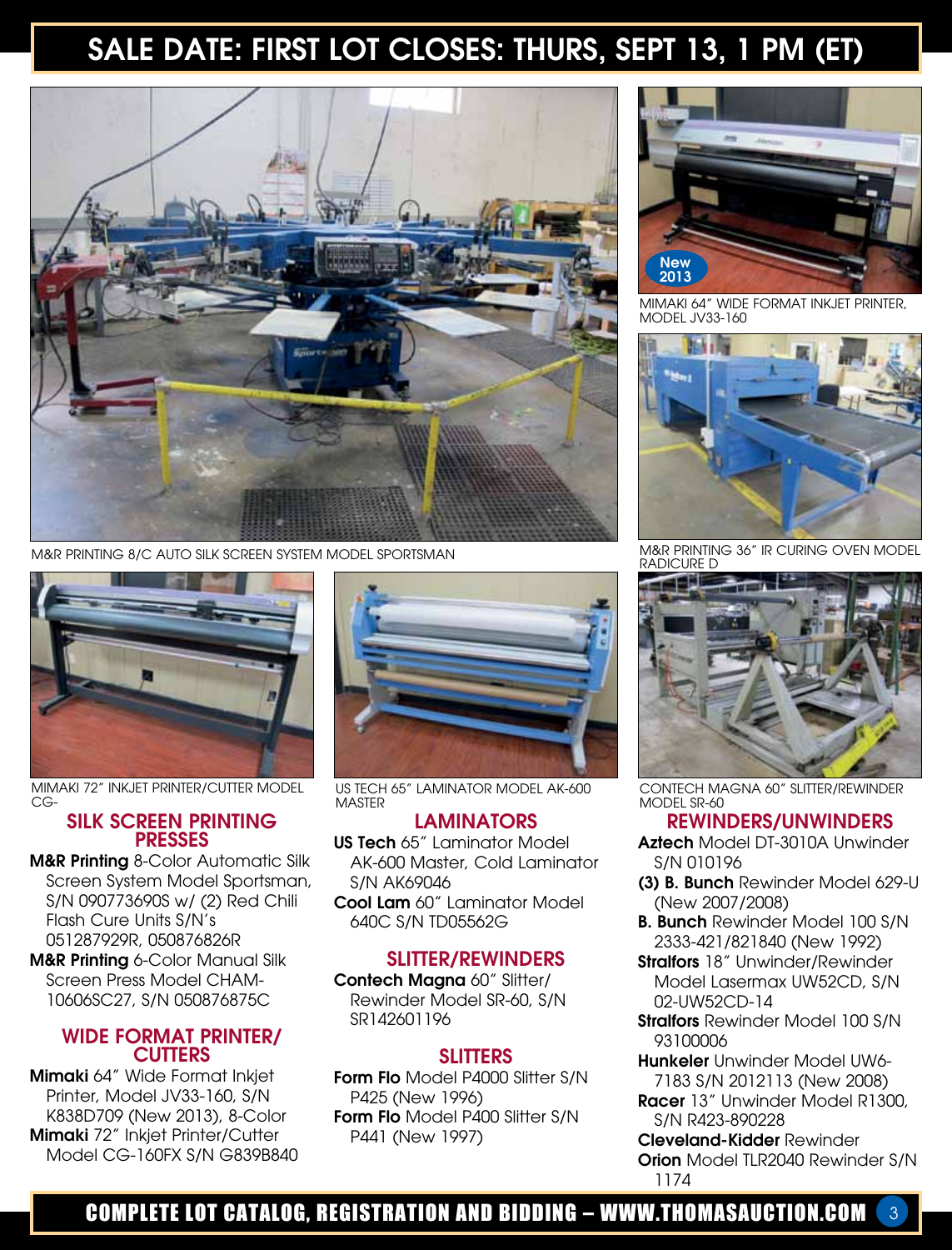### NARROW WEB LABEL PRESSES – LABEL DIE CUTTING EQUIPMENT – INSPECTION – REWIND



Fox 60" **MODEL** OPP60 **HYDRAULIC** Down **ACTING** Baler



Hunkeler Unwinder Model UW6-7183





Garment T-Shirt Printer

INSPECTION MACHINES

Web Techniques Rewind & Inspection Machine Model WT-25, S/N 25PB961099

#### PACKAGING MACHINES

GDS Pack Side-Sealing Fully Automatic Sealer Model F5000 CONT, S/N 026/10 (New 2010)

Infrapack Semi Automatic Plastic Skid Wrapper Model EZ-DUZ-IT Plus S/N P124H01L, 3000 lb Cap., 48" x 48" Turntable

Thompson Direct Case/Carton Taper Model TD1PB S/N 0301099 (New 2015)

Cleveland Carton/Case Taper Clamco L-Seal Packaging Machine with Heat Tunnel S/N 3902



Sullair 15 HP Model ES-6 Rotary Screw Air Compressor



ALL AMERICAN NEOFLEX 2 DIRECT-TO- THOMPSON DIRECT CASE/CARTON TAPER VIEW OF PAPER INVENTORY **MODEL** 

#### EXPOSURE UNITS

Vatex Model Expos-It Ultraviolet Screen Exposer Nuarc 31" x 40" Model MSP-3140 Exposure Unit

#### BALERS - COMPACTORS

Fox 60" Vertical Hydraulic Baler Model OPP60, Down Acting, S/N 964762

Bes-Pac Hydraulic Trash Compactor S/N 28503R

#### AIR COMPRESSORS - DRYERS

- (2) Sullair 15 HP Model ES-6 Rotary Screw Air Compressor, Tank **Mounted**
- Campbell Hausfeld 7.5 HP Vertical Tank Mounted Air Compressor



Infrapack Semi Automatic Plastic Skid Wrapper Model EZ-DUZ-IT Plus



Komatsu 4640 lb LPG Forklift Model FG252ST-14



#### CORE CUTTERS

CoreTech Core Cutter Model 8/60, S/N 11143

#### FORKLIFTS - MATERIAL **HANDLING**

Komatsu 4640 lb LPG Forklift Model FG252ST-14, S/N 581191A, Triple Mast, Solid Tires, Side Shift Komatsu 4200 lb LPG Forklift Model FG25ST11, S/N 100783A, 188" Max Lift, Triple Mast, Solid Tires, Side Shift

### 4 OPEN HOUSE INSPECTION: WEDS, SEPT 12, 9 AM TO 4 PM (LOCAL)

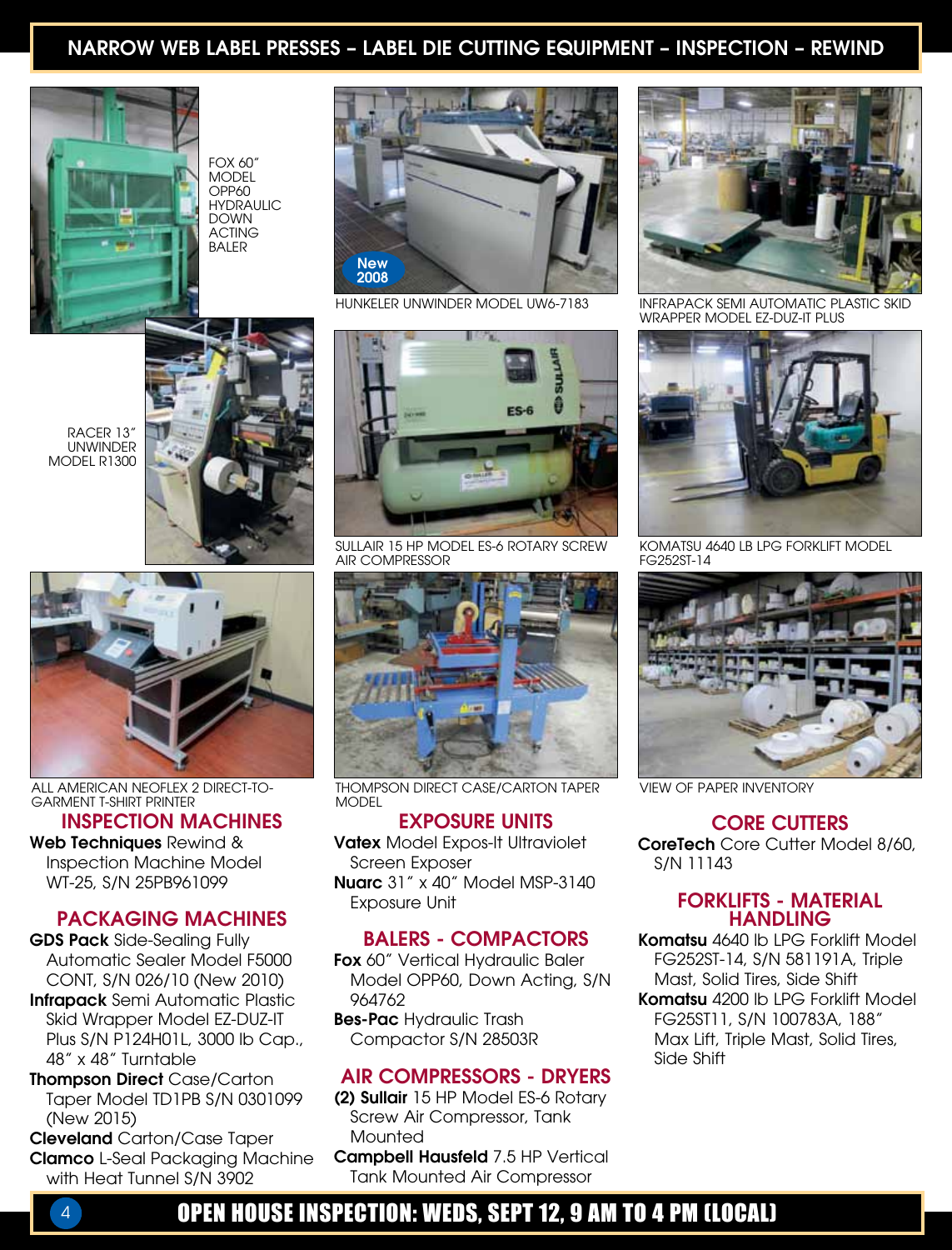# AUCTION INFORMATION

### SUPPORT EQUIPMENT

Production Support Equipment: Standard Register 250D Form Buster, All American NeoFlex 2 Direct-to-Garment T-Shirt Printer,(2) Spedo Model 2100 Forms Cutter, Geo Knight K20 Heated Manual Press, Speed TX Automatic Pre-Treater

Miscellaneous Plant Support: John Deere D125 Riding Mower, (2) Energy Saving Model ESP400 Roll Unwind Stands, HD Pallet Racking, Forklift Safety Cage, Liquid Storage Cabinets, Radial Arm Saw, Digital Warehouse Scale, Portable Carts, Pallet Jacks, Scaffolding, etc.

#### Raw Materials – Finished Goods

## ONLINE PRINTING AUCTION PLANT CLOSURE OF LABEL MANUFACTURING COMPANY FLEXO PRESSES – SCREEN PRESSES – LABEL EQUIPMENT (4000+) CUTTING DIES – SLITTER/REWINDERS – WIDE FORMAT

By Order of the Secured Creditor: USA Docufinish

### 207 Beaver Street, Yorkville, Illinois 60560

## SALE Date: THURSDAY, SEPTEMBER 13, 1:00 PM (ET INSPECTION DATE: Wednesday, SEPTEMBER 12, 9 AM TO 4 PM (local time)

Complete Terms & Conditions Available at www.thomasauction.com

#### Buyer's Premium: 15%

Staggered Closing Times: Lots Have 60-Second Staggered Closing Times.

Auto Extend Bidding: If a bid is submitted with less than 3-minutes remaining, the closing time for that lot will be extended by 3-minutes.

Payment Due In Full: Friday, September 14, 2018.

Payment Types: Certified Check or Wire Transfer

As-Is Where-Is: All Items Are Sold "As-Is Where-Is" With No Warranty or Guarantee of Operating Condition. Auctioneer Strongly Recommends That Buyers Inspect Equipment Prior to Bidding.

Removal: Removal begins Monday, September 17. Removal Hours: 9 AM to 5 PM (M-F). All items must be removed by Friday, September 28, 2018, Any items not removed by this date will be considered abandoned and bidder will forfeit all right to any items not removed, including all deposit or payment monies.

Removal Costs: Buyers are fully responsible for all cost to remove their purchases. Please get removal quotes prior to bidding and bid accordingly.

#### TECHNICAL INFORMATION

Fred Moss (781) 844-1645

PAYMENT INFORMATION Irina Lekhmus (203) 458-0709 x108

ONSITE INFORMATION

5

John Standish (203) 915-3430

Under Management of:



THOMAS INDUSTRIES 2414 Boston Post Road Guilford, CT 06437-2310 (203) 458-0709 (203) 458-0727 Fax www.thomasauction.com

THIS BROCHURE IS A PARTIAL LISTING. COMPLETE LOT CATALOG & PHOTOS AT www.ThomasAuction.com

ONLINE BIDDING ONLY - REGISTER AND BID AT WWW.THOMASAUCTION.COM